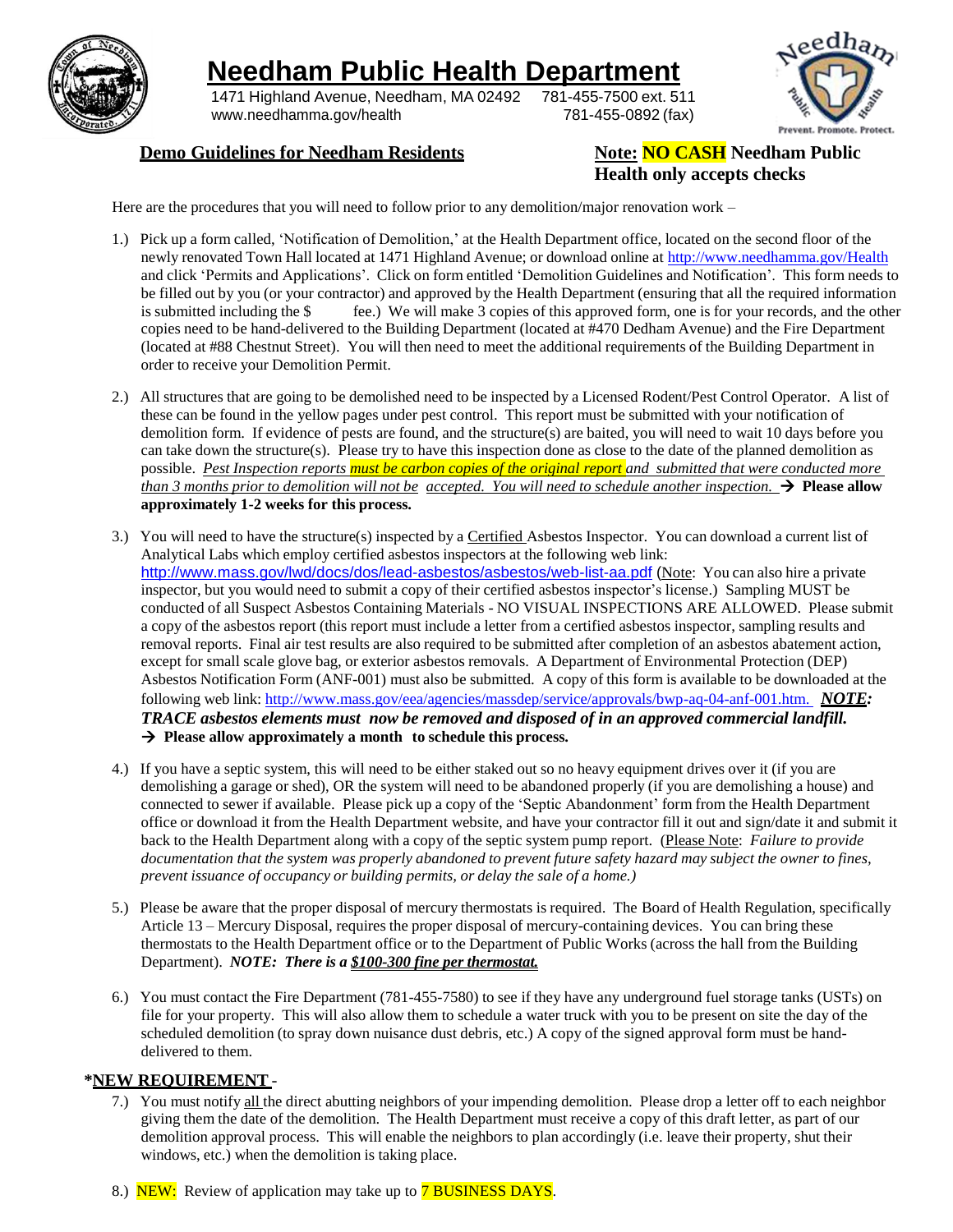

**Needham Public Health Department**<br>1471 Highland Avenue, Needham, MA 02492 781-455-7500 ext. 511

1471 Highland Avenue, Needham, MA 02492 781-455-7500 ext. 511 [www.needhamma.gov/health](http://www.needhamma.gov/health)



| The Board of Health Regulation, specifically Article 13 – Mercury Disposal Regulation, requires the proper |
|------------------------------------------------------------------------------------------------------------|
| disposal of mercury containing devices. (NOTE: There is a \$100-300 fine per incident.)                    |

**NO CASH Needham Public Health only accepts checks – Review may take up to 7 BUSINESS DAYS** 

### **Notification of Demolition Form (Non-transferable)**

|                                                            | DEMO ALLOWED AFTER DATE:<br>(You need to wait 10 days from date of pest baiting before you demo.)                                                                                                                                                                                                                                                | <b>DATE OF PEST CONTROL EXPIRATION:</b><br>Pest Control Report expires after 3 months. Reports submitted that were conducted<br>more than 3 months prior to demolition will not be accepted. (You must schedule another<br>inspection.)                                                                           |
|------------------------------------------------------------|--------------------------------------------------------------------------------------------------------------------------------------------------------------------------------------------------------------------------------------------------------------------------------------------------------------------------------------------------|-------------------------------------------------------------------------------------------------------------------------------------------------------------------------------------------------------------------------------------------------------------------------------------------------------------------|
| To:                                                        | <b>Building Department</b><br>Fire Department (owner or contractor must hand-deliver to Building & Fire Dept.)                                                                                                                                                                                                                                   |                                                                                                                                                                                                                                                                                                                   |
|                                                            |                                                                                                                                                                                                                                                                                                                                                  |                                                                                                                                                                                                                                                                                                                   |
|                                                            |                                                                                                                                                                                                                                                                                                                                                  |                                                                                                                                                                                                                                                                                                                   |
|                                                            |                                                                                                                                                                                                                                                                                                                                                  |                                                                                                                                                                                                                                                                                                                   |
| 1.                                                         | <b>Structure to be Demolished:</b>                                                                                                                                                                                                                                                                                                               |                                                                                                                                                                                                                                                                                                                   |
|                                                            | $\Box$ Garage<br>House                                                                                                                                                                                                                                                                                                                           | $\Box$ Septic/Cesspool*(see below)<br>Other                                                                                                                                                                                                                                                                       |
|                                                            | Is there a septic system on the property? $\Box$ Yes* $\Box$ No                                                                                                                                                                                                                                                                                  | *If yes, when abandoning your septic/cesspool system, make sure the following procedures have been completed (Obtain Septic<br>Abandonment form at the Needham Health Department):   Abandonment Form Submitted<br>Abandon system as per Title V regulations and Needham Health Department procedures as follows: |
| $\bullet$<br>$\bullet$<br>٠<br>$\bullet$<br>٠<br>$\bullet$ | Submit copy of Septic pump report by a licensed hauler sent to Health Department;<br>Removal of Septic Tank OR Rupture the bottom of the tank or cave in cesspool;<br>Fill the tank/cesspool completely with clean sand/gravel;<br>Cap the pipe to the former septic/cesspool;<br>Make sure all bathrooms, etc. are connected to the sewer line. | Contractor must check off the required steps on the form and then sign and date the bottom and return it to the Health                                                                                                                                                                                            |
|                                                            |                                                                                                                                                                                                                                                                                                                                                  | <b>Department</b> . NOTE: Failure to provide documentation that the system was properly abandoned to prevent future safety<br>hazard may subject the owner to fines, prevent issuance of occupancy or building permits, or delay the sale of a home.                                                              |
| <u>3.</u>                                                  | <b>Rodent/Pest Control:</b><br>3 months prior to demolition, but preferably right before demolition.)                                                                                                                                                                                                                                            | NEW  ightharpoonup Submit <b>Original Carbon Copy</b> of the Licensed Pest Control Operator Report (Inspection should be done no more than                                                                                                                                                                        |
|                                                            | Rodents present and/orbaited for rodents? <u>Let</u> Yes<br>If Yes, then need to wait 10 days from date of first baiting.                                                                                                                                                                                                                        | No<br>Report Submitted<br>Date of first baiting:                                                                                                                                                                                                                                                                  |
|                                                            |                                                                                                                                                                                                                                                                                                                                                  | 4. You MUST notify the direct abutting neighbors of your impending demolition. Please drop a letter off to each neighbor<br>giving them the date of the demolition. (Please submit a draft copy of this letter for review.)                                                                                       |
|                                                            |                                                                                                                                                                                                                                                                                                                                                  |                                                                                                                                                                                                                                                                                                                   |
|                                                            | Will do                                                                                                                                                                                                                                                                                                                                          |                                                                                                                                                                                                                                                                                                                   |
|                                                            | 5. Underground Fuel Storage Tanks (USTs)?                                                                                                                                                                                                                                                                                                        |                                                                                                                                                                                                                                                                                                                   |
|                                                            | Did you check with the Fire Department for the existence of possible USTs?                                                                                                                                                                                                                                                                       | (OVER)<br>$Yes \Box No$                                                                                                                                                                                                                                                                                           |